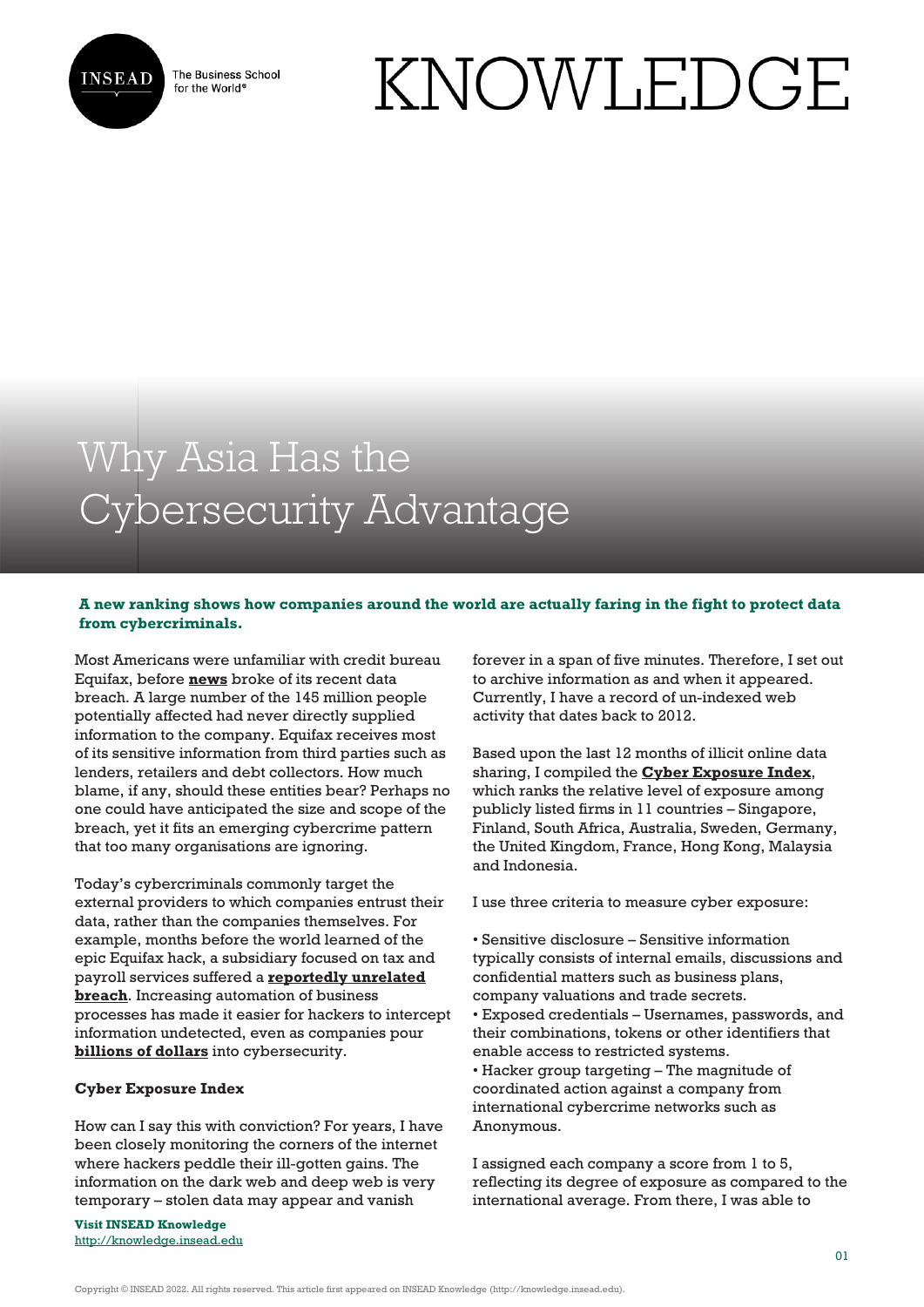#### derive an average score for all 11 countries:



#### **Europe vs. Asia**

As you can see, almost all of the most exposed countries are advanced European economies. It might surprise you that digitally mature European organisations have been compromised to a greater extent than those in emerging Asia, which you think would be low-hanging fruit for global hackers.

But I believe Europe's relative digital maturity actually accounts for its greater overall vulnerability. High labour costs put pressure on European entities to automate processes wherever possible. But removing manual processes and paperwork from the equation heightens opportunities for cyber-theft. When valuable data is stored in a physical file cabinet, there's virtually no way for a hacker in another country to get at it. Stashing it in the cloud gives cybercriminals a prime target.

Of course, Asia is catching up fast in the digitalisation race. Over the next 6 to 12 months, I expect to see rising cyber-exposure numbers for Asian firms as they continue to close the digital gap. However, Asia has the advantage of late-stage entry. Many European organisations are still encumbered by relatively ineffective and cyber-vulnerable custom tools developed years ago. In Asia, by contrast, digital coming-of-age coincides with easy access to strong off-the-shelf enterprise solutions and reliable communication platforms. This results in working habits that circumvent many of the most vexing areas for cybersecurity.

For example, most of my Asian clients – unlike their European counterparts – prefer to communicate through their personal email instead of their work account. Consequently, their data doesn't end up in easily compromised workplace servers.

Having skipped the most awkward stages of digital adolescence, Asia appears less likely to fall prey to the serious cyber-security lapses that have roiled the West.

#### **Reducing exposure**

**Visit INSEAD Knowledge** http://knowledge.insead.edu

Outside of dismantling their legacy digital infrastructure and starting from scratch – which might be necessary for some – what can organisations in advanced economies do to limit their cyber-exposure? In my last post, I mentioned how important it is to know what you own as an organisation. Cybersecurity audits should be carried out regularly, with supervision from the board or the C-suite.

In addition, identify your most critical categories of information, and how they might be intercepted – both within and outside your firm's walls. A client once assured me that his most critical data was safely housed on an email server with several layers of protection. "But can you get to it with your mobile phone?" I asked.

"Of course," he said.

"And who else uses your mobile phone?"

He replied, "My wife, my kids… "

"So the most sensitive data for your whole organisation could potentially be leaked, entirely accidentally, by your family members playing with your phone."

Sadly, a great deal of damaging cyber-exposure begins with wholly gratuitous information sharing. Why would organisations provide more data than necessary to external parties such as payroll vendors? Why give up control over employees' personal information, when an anonymous ID number would suffice? Obviously, more conservative disclosures would have reduced the fallout from the Equifax breach.

#### **The most exposed industries**

Though cybersecurity is of concern for all companies, some industries are more squarely in the hackers' crosshairs. The Cyber Exposure Index ranks the most exposed industries across the 11 countries.

Copyright © INSEAD 2022. All rights reserved. This article first appeared on INSEAD Knowledge (http://knowledge.insead.edu).